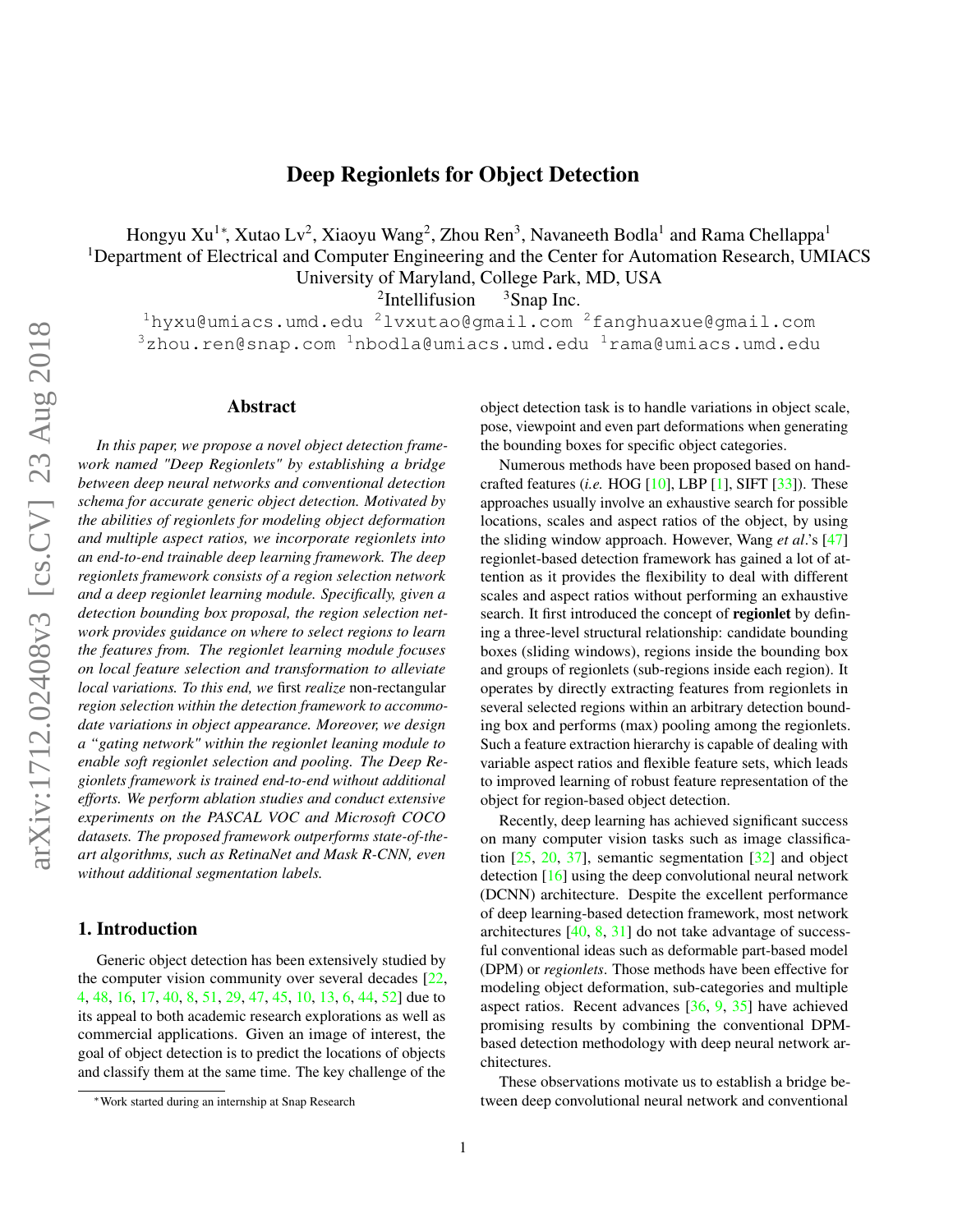<span id="page-1-2"></span><span id="page-1-0"></span>

Figure 1: Architecture of the Deep Regionlets detection framework. It consists of a region selection network (RSN) and a deep regionlet learning module. The region selection network performs *non-rectangular* region selection from the detection window proposal generated by the region proposal network. Deep regionlet learning module learns the regionlets through a spatial transformation and a gating network. The entire pipeline is end-to-end trainable. For better visualization, the region proposal network is not displayed here.

object detection schema. In this paper, we incorporate the conventional Regionlet method into an end-to-end trainable deep learning framework. Despite being able to handle arbitrary bounding boxes, several drawbacks arise when directly integrating the regionlet methodology into the deep learning framework. First, in [\[47\]](#page-10-4), Wang *et al*. proposed to learn cascade object classifiers after hand-crafted feature extraction in each regionlet. However, end-to-end learning is not feasible in this framework. Second, regions in regionlet-based detection have to be rectangular, which does not effectively model the deformations of an object which results in variable shapes. Moreover, both regions and regionlets are fixed after training is completed.

To this end, we propose a novel object detection framework named "Deep Regionlets" to integrate the deep learning framework into the traditional regionlet method [\[47\]](#page-10-4). The overall design of the proposed detection system is illustrated in Figure [1.](#page-1-0) It consists of a region selection network (RSN) and a deep regionlet learning module. The region selection network performs *non-rectangular* region selection from the detection window proposal<sup>[1](#page-1-1)</sup> (RoI) to address the limitations of the traditional regionlet approach. We further design a deep regionlet learning module to learn the regionlets through a spatial transformation and a gating network. By using the proposed gating network, which is a soft regionlet selector, the resulting feature representation is more effective

for detection. The entire pipeline is end-to-end trainable using only the input images and ground truth bounding boxes.

We conduct a detailed analysis of our approach to understand its merits and evaluate its performance. Extensive experiments on two detection benchmark datasets, PAS-CAL VOC  $[11]$  and Microsoft COCO  $[30]$  show that the proposed deep regionlet approach outperforms several competitors [\[40,](#page-10-1) [8,](#page-9-4) [9,](#page-9-11) [35\]](#page-10-13). Even without segmentation labels, we outperform state-of-the-art algorithms such as Mask R-CNN [\[18\]](#page-9-13) and RetinaNet [\[29\]](#page-10-3). To summarize, we make the following contributions:

- We propose a novel deep regionlet approach for object detection. Our work extends the traditional regionlet method to the deep learning framework. The system is trainable in an end-to-end manner.
- We design the RSN, which first performs nonrectangular region selection within the detection bounding box generated from a detection window proposal. It provides more flexibility in modeling objects with variable shapes and deformable parts.
- We propose a deep regionlet learning module, including feature transformation and a gating network. The gating network serves as a soft regionlet selector and lets the network focus on features that benefit detection performance.

<span id="page-1-1"></span><sup>&</sup>lt;sup>1</sup>The detection window proposal is generated by a region proposal network (RPN) [\[40,](#page-10-1) [8,](#page-9-4) [17\]](#page-9-3). It is also called region of interest (ROI)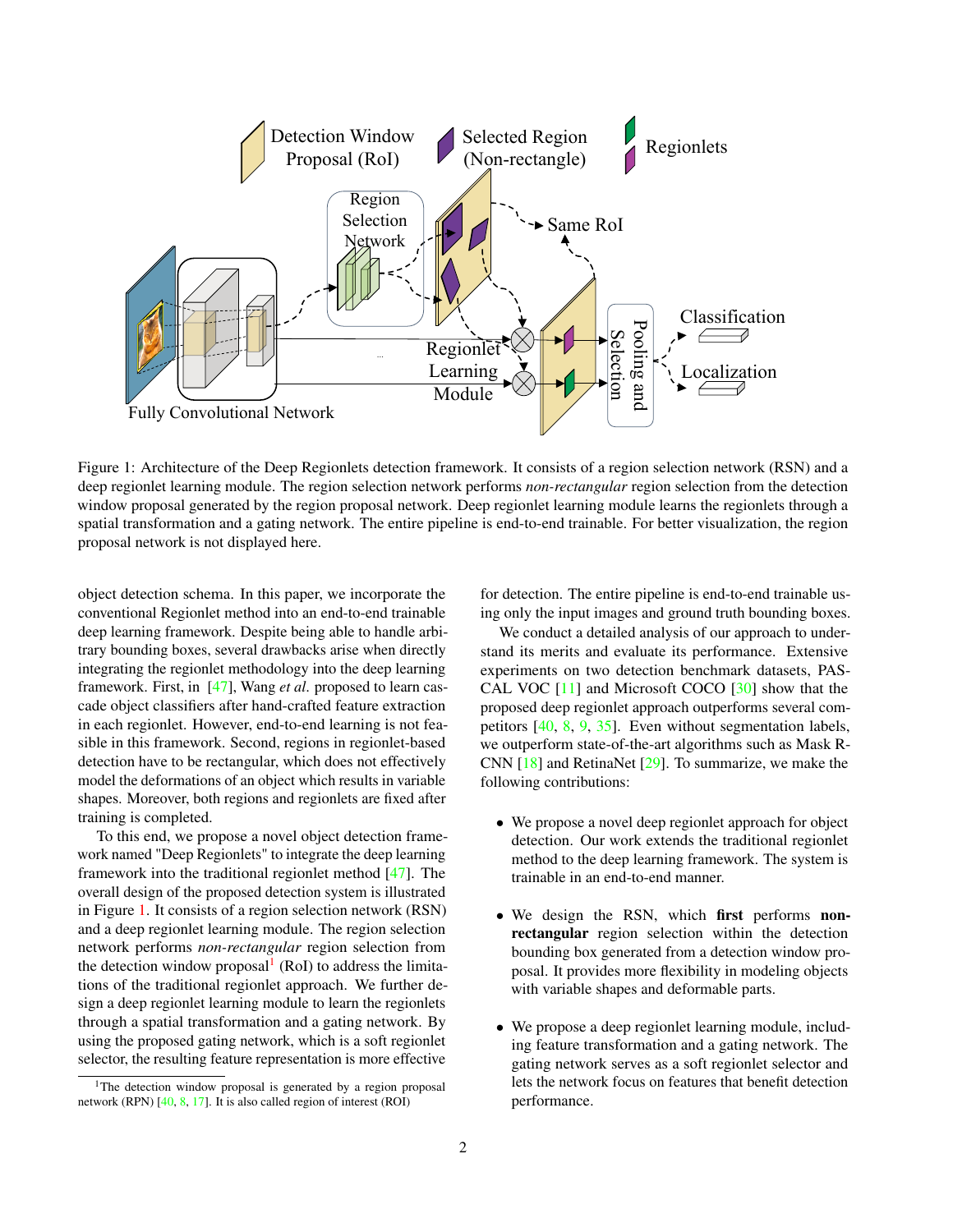<span id="page-2-2"></span>• We present empirical results on object detection benchmark datasets, demonstrating superior performance over state-of-the-art.

# 2. Related Work

Many approaches have been proposed for object detection including both traditional ones [\[13,](#page-9-6) [47,](#page-10-4) [45\]](#page-10-5) and deep learning-based approaches [\[17,](#page-9-3) [40,](#page-10-1) [31,](#page-10-11) [38,](#page-10-15) [8,](#page-9-4) [16,](#page-9-2) [19,](#page-9-14) [9,](#page-9-11) [35,](#page-10-13) [6,](#page-9-7) [21,](#page-9-15) [55,](#page-10-16) [56,](#page-10-17) [54,](#page-10-18) [52,](#page-10-7) [46,](#page-10-19) [44\]](#page-10-6). Traditional approaches mainly used hand-crafted features to train the object detectors using the sliding window paradigm. One of the earliest works [\[45\]](#page-10-5) used boosted cascaded detectors for face detection, which led to its wide adoption. Deformable Part Model-based detection (DPM) [\[12\]](#page-9-16) proposed the concept of deformable part models to handle object deformations. Due to the rapid development of deep learning techniques [\[25,](#page-9-9) [20,](#page-9-10) [43,](#page-10-20) [5,](#page-9-17) [53,](#page-10-21) [37,](#page-10-9) [50,](#page-10-22) [2,](#page-9-18) [49\]](#page-10-23), the deep learning-based detectors have become dominant object detectors.

Deep learning-based detectors could be further categorized into single-stage detectors and two-stage detectors, based on whether the detectors have proposal-driven mechanism or not. The single-stage detectors [\[41,](#page-10-24) [38,](#page-10-15) [31,](#page-10-11) [14,](#page-9-19) [28,](#page-10-25) [29,](#page-10-3) [52,](#page-10-7) [54,](#page-10-18) [26\]](#page-9-20) apply regular, dense sampling windows over object locations, scales and aspect ratios. By exploiting multiple layers within a deep CNN network directly, the single-stage detectors achieved high speed but their accuracy is typically low compared to two-stage detectors.

Two-stage detectors [\[17,](#page-9-3) [40,](#page-10-1) [8\]](#page-9-4) involve two steps. They first generate a sparse set of candidate proposals of detection bounding boxes by the Region Proposal Network (RPN). After filtering out the majority of negative background boxes by RPN, the second stage classifies the proposals of detection bounding boxes and performs the bounding box regression to predict object categories and their corresponding locations. The two-stage detectors consistently achieve higher accuracy than single-stage detectors and numerous extensions have been proposed [\[9,](#page-9-11) [35,](#page-10-13) [18,](#page-9-13) [6,](#page-9-7) [44,](#page-10-6) [21,](#page-9-15) [7\]](#page-9-21). Our method follows the two-stage detector architecture by taking advantage of RPN without requiring dense sampling of object locations, scales and aspect ratios.

# 3. Our Approach

In this section, we first review the traditional regionletbased detection methods and then present the overall design of the end-to-end trainable deep regionlet approach. Finally, we discuss in detail each module in the proposed end-to-end deep regionlet approach.

# 3.1. Traditional Regionlet-based Approach

A *regionlet* is a base feature extraction region defined proportionally to a window (*i.e.* a sliding window or a detection bounding box) at arbitrary resolution (*i.e.* size and aspect

ratio). Wang *et al.* [\[47\]](#page-10-4) first introduced the concept of regionlet, as illustrated in Figure [2.](#page-2-0) It defines a three-level structure among a detecting bounding box, number of regions inside the bounding box and a group of regionlets (sub-regions inside each region). In Figure [2,](#page-2-0) the yellow box is a detection bounding box.  $R$  is a rectangular feature extraction region inside the bounding box. Furthermore, small sub-regions  $r_{i,i=1...N}$  $(e.g. r_1, r_2)$  are chosen within region R, where we define them as a set of *regionlets*.

<span id="page-2-0"></span>

Figure 2: Illustration of structural relationships among the detection bounding box, feature extraction regions and regionlets. The yellow box is a detection bounding box and  $R$  is a feature extraction region shown as a purple rectangle with filled dots inside the bounding box. Inside  $R$ , two small sub-regions denoted as  $r_1$  and  $r_2$  are the *regionlets*.

The difficulty of the arbitrary detection bounding box has been well addressed by using the *relative* positions and sizes of regionlets and regions. However, in the traditional approach, the initialization of regionlets possess randomness and both regions  $(R)$  and regionlets (*i.e.*  $r_1$ ,  $r_2$ ) are fixed after the training. Moreover, it is based on hand-crafted features (*i.e.* HOG [\[10\]](#page-9-5) or LBP [\[1\]](#page-9-8)) in each regionlet respectively and hence not end-to-end trainable. To this end, we propose the following deep regionlet-based approach to address such limitations.

#### 3.2. System Architecture

Generally speaking, an object detection network performs a sequence of convolutional operations on an image of interest using a deep convolutional neural network. At some layer, the network bifurcates into two branches. One branch, RPN generates a set of candidate bounding boxes<sup>[2](#page-2-1)</sup> while the other branch performs classification and regression by pooling the convolutional features inside the proposed bounding box generated by the region proposal network [\[40,](#page-10-1) [8\]](#page-9-4). Taking advantage of this detection network, we introduce the overall design of the proposed object detection framework, named "Deep Regionlets", as illustrated in Figure [1.](#page-1-0)

The general architecture consists of an RSN and a deep regionlet learning module. In particular, the RSN is used

<span id="page-2-1"></span> $2[40, 8, 17]$  $2[40, 8, 17]$  $2[40, 8, 17]$  $2[40, 8, 17]$  $2[40, 8, 17]$  $2[40, 8, 17]$  also called the detection bounding box as detection window proposal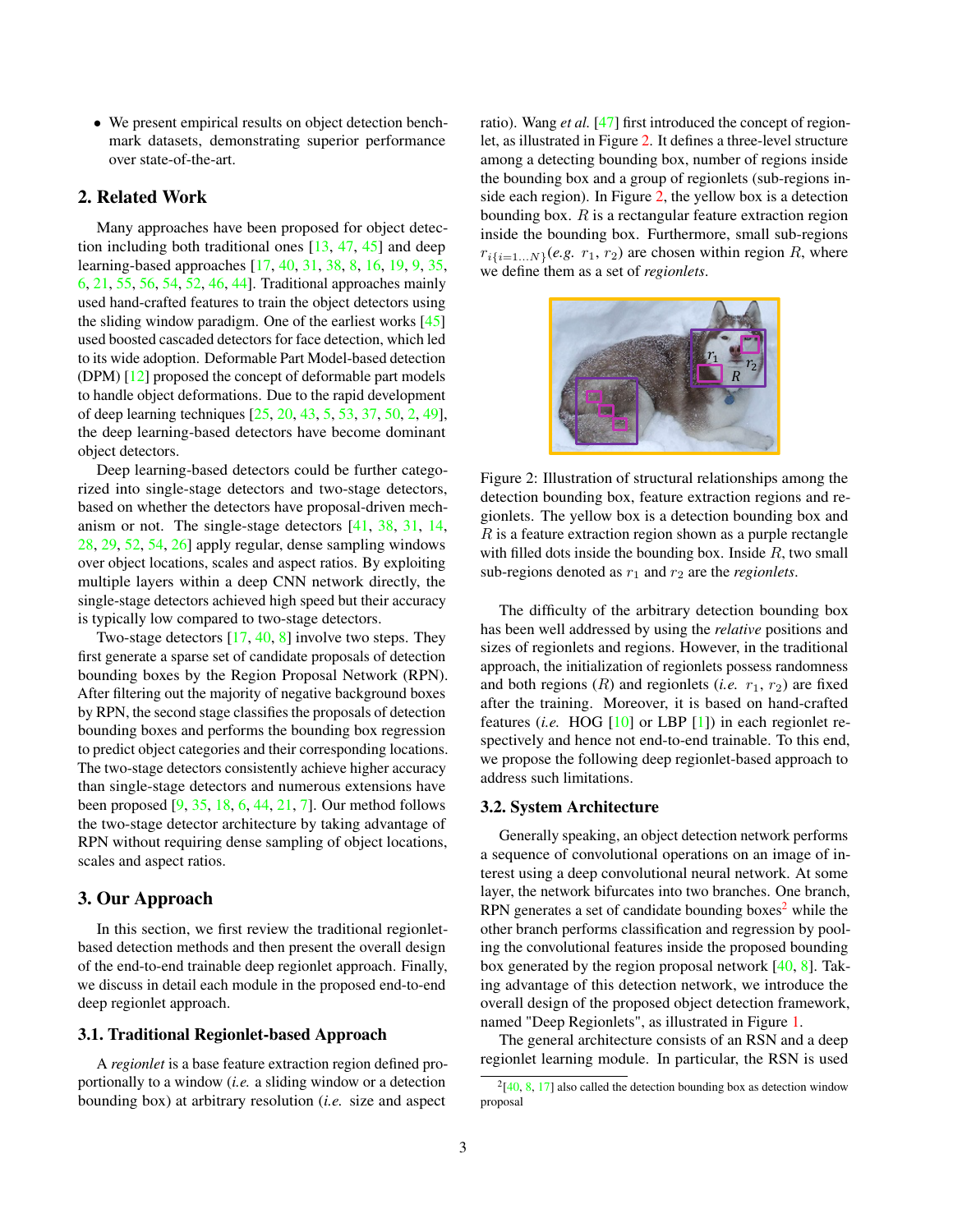<span id="page-3-2"></span>to predict the transformation parameters to choose regions given a candidate bounding box, which is generated by the region proposal network. The regionlets are further learned within each selected region defined by the region selection network. The system is designed to be trained in a fully endto-end manner using only the input images and ground truth bounding box. The RSN as well as the regionlet learning module can be simultaneously learned over each selected region given the detection window proposal.

#### <span id="page-3-1"></span>3.3. Region Selection Network

<span id="page-3-0"></span>

Figure 3: Example of initialization of one affine transformation parameter. Normalized affine transformation parameters  $\Theta_0 = \left[\frac{1}{3}, 0, -\frac{2}{3}; 0, \frac{1}{3}, \frac{2}{3}\right]$  ( $\theta_i \in \left[-1, 1\right]$ ) selects the top-left region in the  $3 \times 3$  evenly divided detection bounding box, shown as the purple rectangle.

We design the RSN to have the following properties: 1) End-to-end trainable; 2) Simple structure; 3) Generate regions with arbitrary shapes. Keeping these in mind, we design the RSN to predict a set of *affine* transformation parameters. By using these affine transformation parameters, as well as not requiring the regions to be rectangular, we have more flexibility in modeling objects with arbitrary shapes and deformable parts.

Specifically, we design the RSN using a small neural network with three fully connected layers. The first two fully connected layers have output size of 256, with ReLU activation. The last fully connected layer has the output size of six, which is used to predict the set of affine transformation parameters  $\Theta = [\theta_1, \theta_2, \theta_3; \theta_4, \theta_5, \theta_6].$ 

Note that the candidate detection bounding boxes proposed by RSN have arbitrary sizes and aspect ratios. In order to address this difficulty, we use *relative* positions and sizes of the selected region within a detection bounding box. The candidate bounding box generated by the RPN is defined by the top-left point  $(w_0, h_0)$ , width w and height h of the box. We normalize the coordinates by the width  $w$  and height  $h$  of the box. As a result, we could use the normalized affine transformation parameters  $\Theta = [\theta_1, \theta_2, \theta_3; \theta_4, \theta_5, \theta_6]$ 

 $(\theta_i \in [-1, 1])$  to evaluate one selected region within one candidate detection window at different sizes and aspect ratios without scaling images into multiple resolutions or using multiple-components to enumerate possible aspect ratios, like anchors [\[40,](#page-10-1) [31,](#page-10-11) [14\]](#page-9-19).

Initialization of Region Selection Network: Taking advantage of *relative* and *normalized* coordinates, we initialize the RSN by equally dividing the whole detecting bounding box to several sub-regions, named as *cell*s, without any overlap among them. Figure [3](#page-3-0) shows an example of initialization from one affine transformation (*i.e.*  $3 \times 3$ ). The first cell, which is the top-left bin in the whole region (detection bounding box) could be defined by initializing the corresponding affine transformation parameter  $\Theta_0 = [\frac{1}{3}, 0, -\frac{2}{3}; 0, \frac{1}{3}, \frac{2}{3}]$ . The other eight of  $3 \times 3$  cells are initialized in a similar way.

# 3.4. Deep Regionlet Learning

After regions are selected by the RSN, regionlets are further learned from the selected region defined by the normalized affine transformation parameters. Note that our motivation is to design the network to be trained in a fully end-to-end manner using only the input images and ground truth bounding boxes. Therefore, both the selected regions and regionlet learning should be able to be trained by CNN networks. Moreover, we would like the regionlets extracted from the selected regions to better represent objects with variable shapes and deformable parts.

Inspired by the spatial transform network  $[23]$ , any parameterizable transformation including translation, scaling, rotation, affine or even projective transformation can be learned by a spatial transformer. In this section, we introduce our deep regionlet learning module to learn the regionlets in the selected region, which is defined by the affine transformation parameters.

More specifically, we aim to learn regionlets from one selected region defined by one affine transformation  $\Theta$  to better match the shapes of objects. This is done with a selected region R from RSN, transformation parameters  $\Theta =$  $[\theta_1, \theta_2, \theta_3; \theta_4, \theta_5, \theta_6]$  and a set of feature maps  $Z = \{Z_i, i = 1\}$  $1, \ldots, n$ . Without loss of generality, let  $Z_i$  be one of the feature map out of the  $n$  feature maps. A selected region  $R$ is of size  $w \times h$  with the top-left corner  $(w_0, h_0)$ . Inside the  $Z_i$  feature maps, we propose the following regionlet learning module.

Let  $s$  denote the source and  $t$  denote target, we define  $(x_p^s, y_p^s)$  as the spatial location in original feature map  $Z_i$  and  $(x_p^s, y_p^s)$  as the spatial location in the output feature maps after spatial transformation.  $U_{nm}^c$  is the value at location  $(n, m)$  in channel  $c$  of the input feature. The total output feature map V is of size  $H \times W$ . Let  $V(x_p^t, y_p^t, c | \Theta, R)$  be the output feature value at location  $(x_p^t, y_p^t)$   $(x_p^t \in [0, H],$  $y_p^t \in [0, W]$ ) in channel c, which is computed as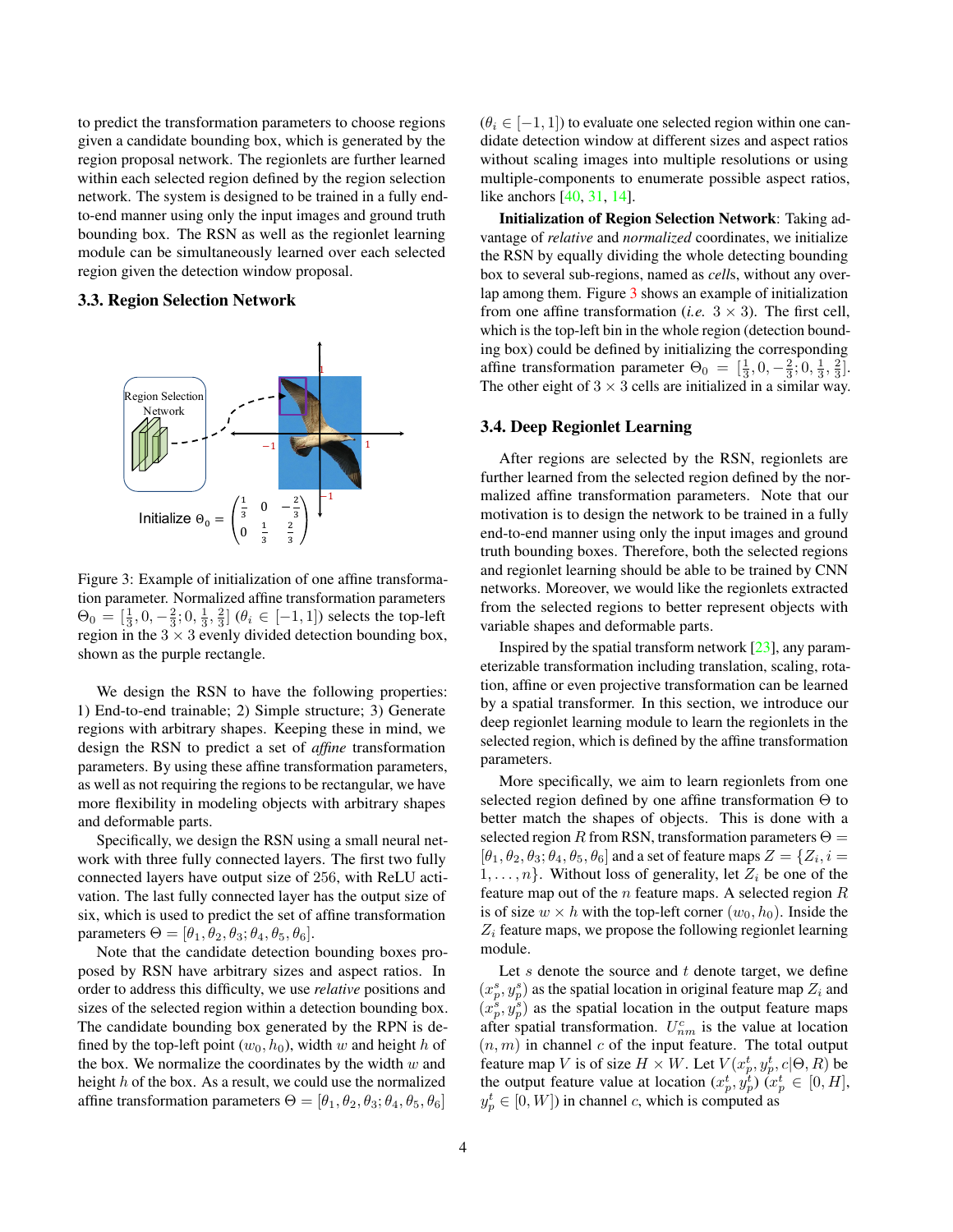<span id="page-4-2"></span>
$$
V(x_p^s, y_p^s, c | \Theta, R) = \sum_{n}^{H} \sum_{m}^{M} U_{nm}^c \max(0, 1 - |x_p^s - m|)
$$
  

$$
\max(0, 1 - |y_p^s - n|)
$$
 (1)

Back Propagation through Spatial Transform: To allow back propagation of the loss through the regionlet learning module, we can define the gradients with respect to both feature maps and the region selection network. In this layer's backward function, we have partial derivative of the loss function with respect to both feature map variable  $U_{mn}^c$  and affine transform parameter  $\Theta = [\theta_1, \theta_2, \theta_3; \theta_4, \theta_5, \theta_6]$ . Motivated by [\[23\]](#page-9-22), the partial derivative of the loss function with respect to the feature map is:

$$
\frac{\partial V(x_p^s, y_p^s, c | \Theta, R)}{\partial U_{nm}^c} = \sum_{n}^{H} \sum_{m}^{M} \max(0, 1 - |x_p^s - m|)
$$
  
× max(0, 1 - |y\_p^s - n|) (2)

Moreover, during back propagation, we need to compute the gradient with respect to each affine transformation parameter  $\Theta = [\theta_1, \theta_2, \theta_3; \theta_4, \theta_5, \theta_6]$ . In this way, the region selection network could also be updated to adjust the selected region. We take  $\theta_1$  as an example due to space limitations and similar derivative can be computed for other parameters  $\theta_i (i = 2, \ldots, 6)$  respectively.

$$
\frac{\partial V(x_p^s, y_p^s, c | \Theta, R)}{\partial \theta_1} = \frac{\partial V(x_p^s, y_p^s, c | \Theta, R)}{\partial x_p^s} \frac{\partial x_p^s}{\partial \theta_1}
$$

$$
= x_p^t \sum_n \sum_m U_{nm}^c \max(0, 1 - |y_p^s - n|) \times \begin{cases} 0 \text{ if } |m - x_p^s| \ge 1\\ 1 \text{ if } m > x_p^s\\ -1 \text{ if } m < x_p^s \end{cases}
$$
(3)

<span id="page-4-0"></span>It is worth noting that  $(x_p^t, y_p^t)$  are normalized coordinates in range  $[-1, 1]$  so that it can to be scaled with respect to w and h with start position  $(w_0, h_0)$ .



Figure 4: Design of the gating network.  $f$  denotes the nonnegative gate function (*i.e.* sigmoid)

Gating Network: The gating network, which serves as a soft regionlet selector, is used to assgin regionlets with different weights and generate regionlet feature representation. We design a simple gating network using a fully connected layer with sigmoid activation, shown in Figure [4.](#page-4-0) The output values of the gating network are within range of  $[0, 1]$ . Given the output feature maps  $V(x_p^s, y_p^s, c | \Theta, R)$  described above, we use a fully connected layer to generate the same number of output as feature maps  $V(x_p^s, y_p^s, c | \Theta, R)$ , which is followed by an activation layer sigmoid to generate the corresponding weight respectively. The final feature representation is generated by the product of feature maps  $V(x_p^s, y_p^s, c | \Theta, R)$  and their corresponding weights.

Regionlet Pool Construction: Object deformations may occur at different scales. For instance, deformation could be caused by different body parts in person detection. Same number of regionlets (size  $H \times W$ ) learned from small selected region have higher extraction density, which may lead to non-compact regionlet representation. In order to learn a *compact*, *efficient* regionlet representation, we further perform the pooling (*i.e.* max/ave) operation over the feature maps  $V(x_p^s, y_p^s, c | \Theta, R)$  of size  $(H \times W)$ . We reap two benefits from the pool construction: (1) Regionlet representation is compact (small size). (2) Regionlets learned from different size of selected regions are able to represent such regions in the same efficient way, thus to handle object deformations at different scales.

#### <span id="page-4-1"></span>3.5. Relations to Recent Works

Our deep regionlet approach is related to some recent works in different aspects. In this section, we discuss both similarities and differences in detail.

Spatial Transform Networks (STN) Jaderberg *et al*. [\[23\]](#page-9-22) first proposed the spatial transformer module to provide spatial transformation capabilities into a deep neural network. It only learns *one global parametric transformation* (scaling, rotations as well as affine transformation). Such learning is known to be difficult to apply on semi-dense vision tasks (*e.g.*, object detection) and the transformation is on the entire feature map, which means the transformation is applied identically across all the regions in the feature map.

The proposed RSN learns a set of affine transformation and each transformation can be considered as the localization network in [\[23\]](#page-9-22). However, our regionlet learning is different from the image sampling  $\lceil 23 \rceil$  method as it adopts a regionbased parameter transformation and feature wrapping. By learning the transformation locally in the detection bounding box, our method provides the flexibility of learning a compact, efficient feature representation of objects with variable shape and deformable parts.

Deformable Part Model (DPM) [\[12\]](#page-9-16) and its deep learning extensions [\[35,](#page-10-13) [9\]](#page-9-11) A Deformable Part Model [\[12\]](#page-9-16) explicitly models the spatial deformations of object parts via latent variables. A root filter is learned to model the global appearance of the objects, while the part filters are designed to describe the local parts in the objects. However,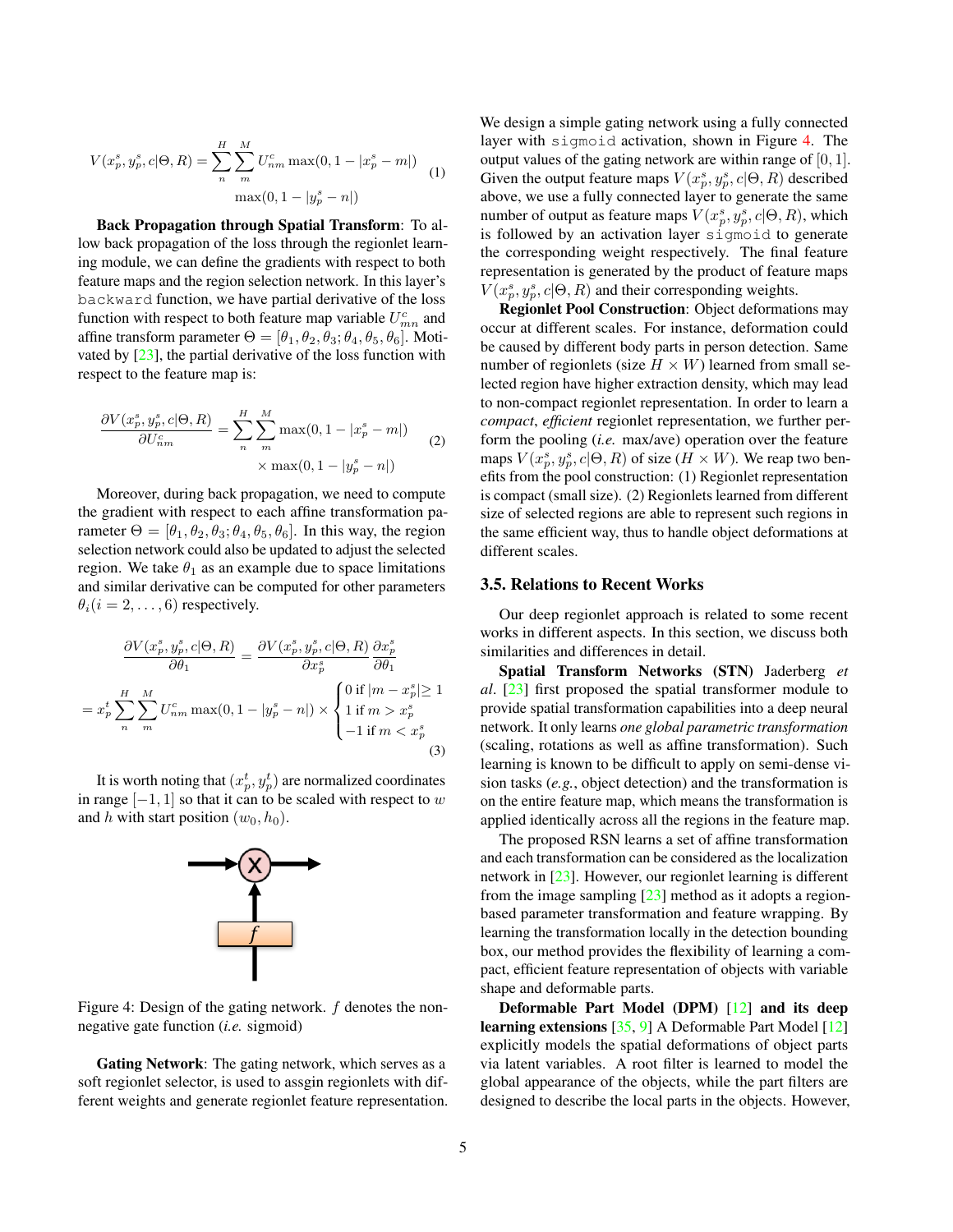<span id="page-5-3"></span>DPM is a shallow model and the training process involves heuristic choices to select components and part sizes, making end-to-end training inefficient.

Both works [\[9,](#page-9-11) [35\]](#page-10-13) extend the DPM with end-to-end training in deep CNNs. Motivated by DPM [\[13\]](#page-9-6) to allow parts to slightly move around their reference position (partition of the initial regions), they share the similar idea of learning part offsets<sup>[3](#page-5-0)</sup> to model the local element and pool the features at their corresponding locations after the shift. While [\[9,](#page-9-11) [35\]](#page-10-13) show promising improvement over other deep learning-based object detectors [\[17,](#page-9-3) [40\]](#page-10-1), they still lack the flexibility of modeling non-rectangular objects with sharp shapes and deformable parts.

It is noticeable that regionlet learning on the selected region is a generalization of Deformable RoI Pooling in [\[9,](#page-9-11) [35\]](#page-10-13). First, we generalize the selected region to be non-rectangular by learning the affine transformation parameters. Such nonrectangular regions could provide the capabilities of *scaling*, *shifting* and *rotation* around the original reference region. If we only enforce the region selection network to learn the shift, our regionlet learning mechanism would degenerate to similar deformable RoI pooling as in [\[9,](#page-9-11) [35\]](#page-10-13)

Spatial-based RoI pooling [\[27,](#page-10-26) [24,](#page-9-23) [19\]](#page-9-14) Traditional spatial pyramid pooling [\[27\]](#page-10-26) performs pooling over hand crafted regions at different scales. With the help of deep CNNs, [\[19\]](#page-9-14) proposes to use spatial pyramid pooling in deep learningbased object detection. However, as the pooling regions over image pyramid still need to be carefully designed to learn the spatial layout of the pooling regions, therefore the end-to-end training is not well facilitated. In contrast, Our deep regionlet learning approach learns pooling regions endto-end in deep CNNs. Moreover, the region selection step for learning regionlets accommodates different sizes of the regions. Hence, we are able to handle object deformations at different scales without generating the feature pyramid.

# 4. Experiments

In this section, we present comprehensive experimental results of the proposed approach on two challenging bench-mark datasets: PASCAL VOC [\[11\]](#page-9-12) and MS-COCO [\[30\]](#page-10-14). There are in total 20 categories of objects in PASCAL VOC [\[11\]](#page-9-12) dataset. We follow the common settings used in [\[40,](#page-10-1) [4,](#page-9-1) [8,](#page-9-4) [17\]](#page-9-3) to enable fair comparisons.

More specifically, we train our deep model on (1) VOC 2007 trainval and (2) union of VOC 2007 trainval and 2012 trainval and evaluate on VOC2007 test. We also report results on VOC 2012 test, following the suggested settings in [\[40,](#page-10-1) [4,](#page-9-1) [8,](#page-9-4) [17\]](#page-9-3). In addition, we report the results on the VOC2007 test split for ablation studies.

MS-COCO [\[30\]](#page-10-14) contains 80 object categories. Following

the official settings in COCO website<sup>[4](#page-5-1)</sup>, , we use the COCO 2017 trainval split (union of 135k images from train split and 5k images from val split) for training. We report the COCO-style average precision (AP) on test-dev 2017 split, which requires evaluation from the MS-COCO server.

For the base network, we choose both VGG-16 [\[43\]](#page-10-20) and ResNet-101 [\[20\]](#page-9-10) to demonstrate the generalization of our approach regardless of which network backbone we use. The *á trous* algorithm [\[32,](#page-10-10) [34\]](#page-10-27) is adopted in stage 5 of ResNet-101. Following the suggested settings in [\[8,](#page-9-4) [9\]](#page-9-11), we also set the pooling size to 7 by changing the conv5 stage's effective stride from 32 to 16 to increase the feature map resolution. In addition, the first convolution layer with stride 2 in the conv5 stage is modified to 1. Both backbone networks are intialized with the pre-trained ImageNet [\[20,](#page-9-10) [25\]](#page-9-9) model. In the following sections, we report the results of a series of ablation experiments to understand the behavior of the proposed deep regionlet approach. Furthermore, we present comparisons with state-of-the-art detectors [\[40,](#page-10-1) [8,](#page-9-4) [9,](#page-9-11) [18,](#page-9-13) [29,](#page-10-3) [28\]](#page-10-25) on both PASCAL VOC [\[11\]](#page-9-12) and MS COCO [\[30\]](#page-10-14) datasets.

#### <span id="page-5-2"></span>4.1. Ablation Study

For a fair comparison, we adopt ResNet-101 as the backbone network for ablation studies. We train our model on the union set of VOC  $2007 + 2012$  trainval and evaluate on the VOC2007 test set. The shorter side of image is set to be 600 pixels, as suggested in  $[17, 40, 8]$  $[17, 40, 8]$  $[17, 40, 8]$  $[17, 40, 8]$  $[17, 40, 8]$ . The training is performed for 60k iterations with an effective mini-batch size 4 on 4 GPUs, where the learning rate is set at  $10^{-3}$ for the first 40k iterations and at  $10^{-4}$  for the remaining 20k iterations. First we investigate the proposed approach to understand each component (1) RSN, (2) Deep regionlet learning and (3) Soft regionlet selection by comparing it with several baselines:

- 1. Global RSN. RSN only selects one global region and it is initialized as identity transformation (*i.e.*  $\Theta_0 =$  $[1, 0, 0; 0, 1, 0]$ . This is equivalent to global regionlet learning within the RoI.
- 2. Offset-only RSN. We set the RSN to only learn the offset by enforcing  $\theta_1$ ,  $\theta_2$ ,  $\theta_4$ ,  $\theta_5$  not to change during the training process. In this way, the region selection network only selects the rectangular region with offsets to the initialized region. This baseline is similar to the Deformable RoI Pooling in [\[9\]](#page-9-11) and [\[35\]](#page-10-13).
- 3. Non-gating selection: Deep regionlet without soft selection. No soft regionlet selection is performed after the regionlet learning. In this case, each regionlet learned has the same contribution to the final feature representation.

<span id="page-5-0"></span> $3[9]$  $3[9]$  uses term offset while  $[35]$  uses term displacement

<span id="page-5-1"></span><sup>4</sup><http://cocodataset.org/#detections-challenge2017>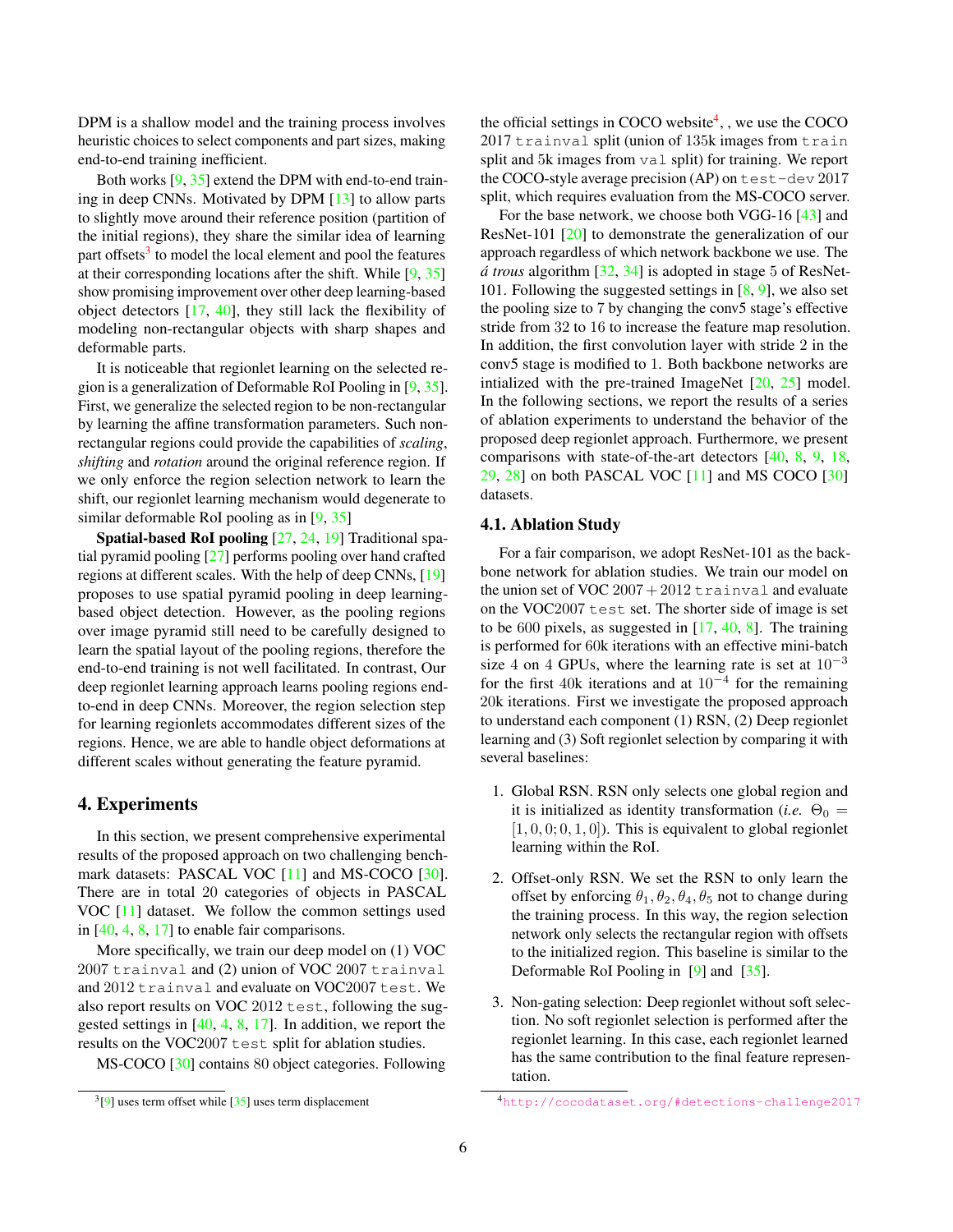<span id="page-6-2"></span><span id="page-6-0"></span>

| Methods        | Global RSN | Offset-only RSN $[9, 35]$ | Non-gating    | Jurs          |
|----------------|------------|---------------------------|---------------|---------------|
| mAP@ $0.5(\%)$ | 30.27      | 78.5                      | $81.3 (+2.8)$ | $82.0 (+3.5)$ |

<span id="page-6-1"></span>Table 1: Ablation study of each component in deep regionlet approach. Output size  $H \times W$  is set to  $4 \times 4$  for all the baselines

| <b>Regionlets Density</b> |              |              |              |              |              |
|---------------------------|--------------|--------------|--------------|--------------|--------------|
|                           | $2 \times 2$ | $3 \times 3$ | $4 \times 4$ | $5 \times 5$ | $6 \times 6$ |
| $#$ of Regions            |              |              |              |              |              |
| $4(2 \times 2)$ regions   | 78.0         | 79.2         | 79.9         | 80.2         | 80.3         |
| $9(3 \times 3)$ regions   | 79.6         | 80.3         | 80.9         | 81.5         | 81.3         |
| $16(4 \times 4)$ regions  | 80.0         | 81.0         | 82.0         | 81.6         | 80.8         |

Table 2: Results of ablation studies when a region selection network (RSN) selects different number of regions and regionlets are learned at different level of density.

Results are shown in Table [1.](#page-6-0) First, when the region selection network only selects one global region, the RSN reduces to the single localization network [\[23\]](#page-9-22). In this case, regionlets will be extracted in a global manner. It is interesting to note that selecting only one region by the region selection network is able to converge, which is different from [\[40,](#page-10-1) [8\]](#page-9-4). However, the performance is extremely poor. This is because no discriminative regionlets could be explicitly learned within the region. More importantly, when we compare our approach and offset-only RSN with global RSN, the results clearly demonstrate that the RSN is *indispensable* in the deep regionlet approach.

Moreover, offset-only RSN could be viewed as similar to deformable RoI pooling in [\[9,](#page-9-11) [35\]](#page-10-13). These methods all learn the offset of the rectangle region with respect to its reference position, which lead to improvement over [\[40\]](#page-10-1). However, non-gating selection outperforms offset-only RSN by 2.8% while selecting the non-rectangular region. The improvement demonstrates that non-rectangular region selection could provide more flexibility around the original reference region, thus could better model the non-rectangular objects with sharp shapes and deformable parts. Last but not least, by using the gate function to perform soft regionlet selection, the performance can be further improved by 0.7%.

Next, we present ablation studies on the following questions in order to understand more deeply on the region selection network and regionlet learning module:

- 1. How many regions should we learn using the region selection network?
- 2. How many regionlets should we learn in a selected region (density is of size  $H \times W$ )?

How many regions should we learn using the region selection network? We investigate how the detection performance varies when different number of regions are selected by the region selection network. All the regions are initialized as described in Section [3.3](#page-3-1) without any overlap between

regions. Without loss of generality, we report results for  $4(2 \times 2)$ ,  $9(3 \times 3)$  and  $16(4 \times 4)$  regions in Table [2.](#page-6-1) We observe that the mean AP increases when the number of selected regions is increased from  $4(2 \times 2)$  to  $9(3 \times 3)$  for a fixed regionlets learning number, but gets saturated with  $16(4 \times 4)$  selected regions.

How many regionlets should we learn in one selected region? Next, we investigate how the detection performance varies when different number of regionlets are learned in one selected region by varying  $H$  and  $W$ . Without loss of generality, we set  $H = W$  and vary the H value from 2 to 6. In Table [2,](#page-6-1) we report results when we set the number of regionlets at  $4(2 \times 2)$ ,  $9(3 \times 3)$ ,  $16(4 \times 4)$ ,  $25(5 \times 5)$ ,  $36(6 \times 6)$  before the regionlet pooling construction.

First, it is observed that increasing the number of regionlets from  $4(2 \times 2)$  to  $25(5 \times 5)$  results in improved performance. As more regionlets are learned from one region, more spatial and shape information from objects could be learned. The proposed approach could achieve the best performance when regionlets are extracted at  $16(4 \times 4)$  or  $25(5 \times 5)$  density level. It is also interesting to note that when the density increases from  $25(5 \times 5)$  to  $36(6 \times 6)$ , the performance degrades slightly. When the regionlets are learned at a very high density level, some redundant spatial information may be learned without being useful for detection, thus affecting the region proposal-based decision to be made. In all the experiments, we present the results from 16 selected regions from the RSN and set output size  $H \times W = 4 \times 4$ .

#### 4.2. Experiments on PASCAL VOC

In this section, we compare our results with a traditional regionlet method [\[47\]](#page-10-4) and several state-of-the-art deep learning-based object detectors as follows: Faster R-CNN [\[40\]](#page-10-1), SSD [\[31\]](#page-10-11), R-FCN [\[8\]](#page-9-4), soft-NMS [\[4\]](#page-9-1), DP-FCN [\[35\]](#page-10-13) and D-F-RCNN/D-R-FCN [\[9\]](#page-9-11).

We follow the standard settings as in  $[40, 8, 4, 9]$  $[40, 8, 4, 9]$  $[40, 8, 4, 9]$  $[40, 8, 4, 9]$  $[40, 8, 4, 9]$  $[40, 8, 4, 9]$  $[40, 8, 4, 9]$  and report mean average precision (mAP) scores using IoU thresh-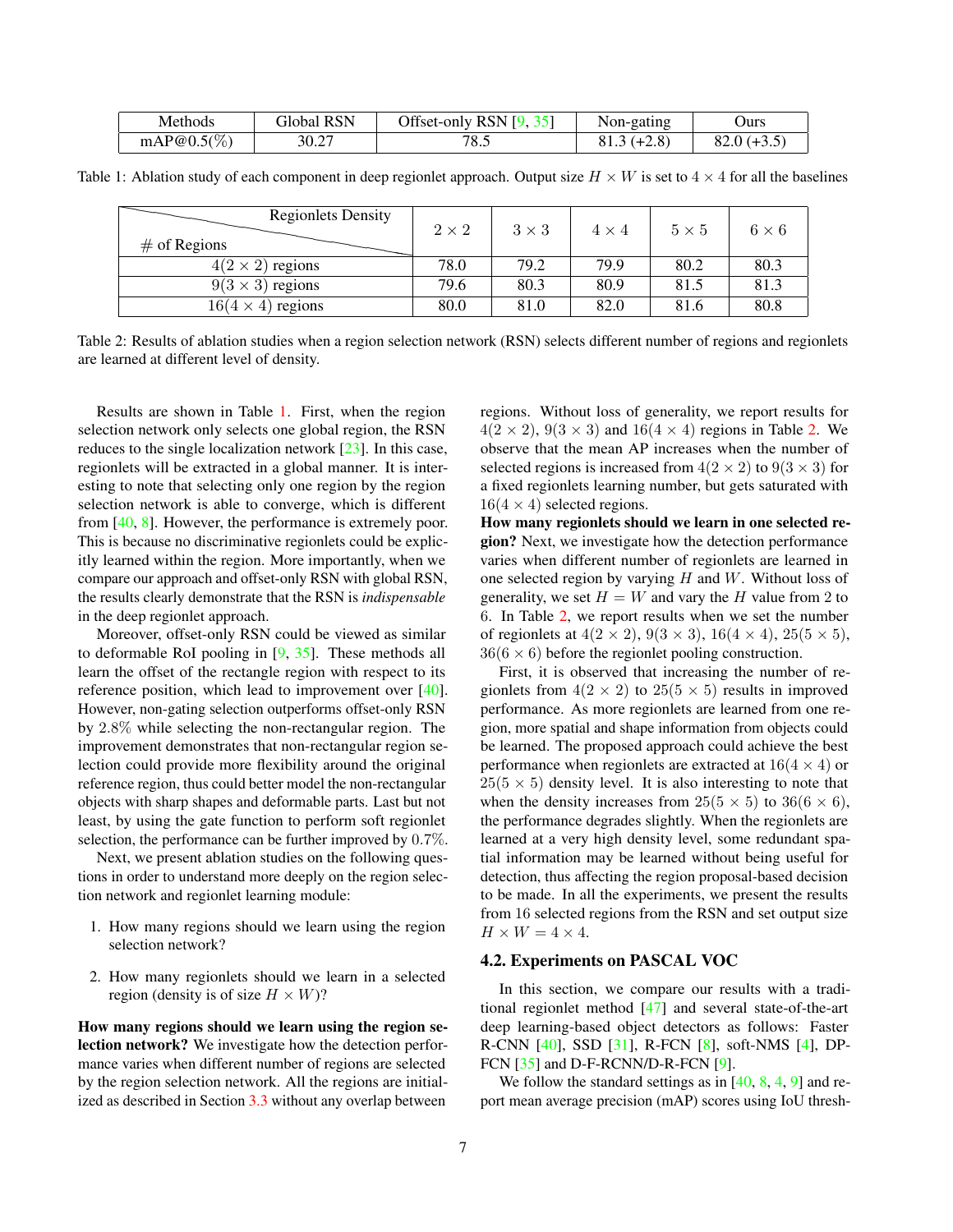<span id="page-7-3"></span><span id="page-7-0"></span>

| Methods           | training data | $mAP@0.5(\%)$ | training data | $mAP@0.5(\%)$ |
|-------------------|---------------|---------------|---------------|---------------|
| Regionlet [47]    | 07            | 41.7          | $07 + 12$     | N/A           |
| Faster R-CNN [40] | 07            | 70.0          | $07 + 12$     | 73.2          |
| $R$ -FCN $[8]$    | 07            | 69.6          | $07 + 12$     | 76.6          |
| SSD 512 [31]      | 07            | 71.6          | $07 + 12$     | 76.8          |
| Soft-NMS $[4]$    | 07            | 71.1          | $07 + 12$     | 76.8          |
| Ours              | 07            | 73.0          | $07 + 12$     | 79.2          |
| Ours <sup>9</sup> | 07            | 73.8          | $07 + 12$     | 80.1          |

Table 3: Detection results on PASCAL VOC using VGG16 as backbone architecture. Training data: "07": VOC2007 trainval, "07 + 12": VOC 2007 and 2012 trainval. Ours<sup>§</sup> denotes applying the soft-NMS [\[4\]](#page-9-1) in the test stage.

<span id="page-7-1"></span>

| <b>Methods</b>             | mAP@0.5 / @0.7(%) | <b>Methods</b>         | mAP@0.5 / @0.7(%) |
|----------------------------|-------------------|------------------------|-------------------|
| Faster R-CNN [40]          | 78.1/62.1         | $SSD$ [31]             | 76.8 / N/A        |
| $DP-FCN [35]$              | 78.1 / N/A        | ION $\lceil 3 \rceil$  | 79.4 / N/A        |
| LocNet $[15]$              | 78.4 / N/A        | Deformable ConvNet [9] | 78.6/63.3         |
| Deformable ROI Pooling [9] | 78.3/66.6         | $D-F-RCNN[9]$          | 79.3/66.9         |
| Ours                       | 82.0 / 67.0       | $\rm Ours^3$           | 83.1 / 67.9       |

Table 4: Detection results on PASCAL VOC using ResNet-101 [\[20\]](#page-9-10) as backbone acchitecture. Training data: union set of VOC 2007 and 2012 trainval. Ours<sup>§</sup> denotes applying the soft-NMS [\[4\]](#page-9-1) in the test stage.

olds at 0.5 and 0.7. For the first experiment, while training from VOC 2007 trainval, we use a learning rate of  $10^{-3}$  for the first 40k iterations, then decrease it to  $10^{-4}$  for the remaining 20k iterations with a single GPU. Next, due to more training data, an increase in the number of iterations is needed on the union of VOC 2007 and VOC 2012 trainval. We perform the same training process as described in Section [4.1.](#page-5-2) Moreover, we use 300 RoIs at test stage from a single-scale image testing and set the shorter side of the image to be 600. For a fair comparison, we do not deploy the multi-scale training/testing or online hard example mining(OHEM) [\[42\]](#page-10-28), although it is shown in [\[4,](#page-9-1) [9\]](#page-9-11) that such enhancements could enhance the performance.

The results on VOC2007 test using VGG16 [\[43\]](#page-10-20) backbone are shown in Table [3.](#page-7-0) We first compare with a traditional regionlet method [\[47\]](#page-10-4) and several state-of-the-art object detectors  $[40, 31, 4]$  $[40, 31, 4]$  $[40, 31, 4]$  $[40, 31, 4]$  $[40, 31, 4]$  when training using small size dataset (VOC 2007 trainval). Next, we evaluate our method as we increase the training dataset (union set of VOC 2007 and 2012 trainval). With the power of deep CNNs, the deep regionlet approach significantly improves the detection performance over the traditional regionlet method [\[47\]](#page-10-4). We also observe that more data always helps. Moreover, it is encouraging that soft-NMS [\[4\]](#page-9-1) is only applied in the test stage without modification in the training stage, which could directly improve over  $[40]$  by 1.1%. In summary, our method consistently outperform all the compared methods and the performance could be further improved if we replace NMS with soft-NMS [\[4\]](#page-9-1)

Next, we change the network backbone from VGG16 [\[43\]](#page-10-20) to ResNet-101 [\[20\]](#page-9-10) and present corresponding results in Table [4.](#page-7-1) In addition, we also compare with D-F-RCNN/D-R-FCN [\[9\]](#page-9-11) and DP-FCN [\[35\]](#page-10-13).

First, compared to the performance in Table [3](#page-7-0) using VGG16 [\[43\]](#page-10-20) network, the mAP can be significantly increased by using deeper networks like ResNet-101 [\[20\]](#page-9-10). Second, comparing with DP-FCN [\[35\]](#page-10-13) and Deformable ROI Pooling in  $[9]^5$  $[9]^5$  $[9]^5$ , we outperform these two methods by  $3.9\%$ and 2.7% respectively. This provides the empirical support that our deep regionlet learning method could be treated as a *generalization* of Deformable RoI Pooling in [\[9,](#page-9-11) [35\]](#page-10-13), as discussed in Section [3.5.](#page-4-1) In addition, the results demonstrate that selecting *non-rectangular* regions from our method provides more capabilities including *scaling*, *shifting* and *rotation* to learn the feature representations. In summary, our method achieves state-of-the-art performance on the object detection task when using ResNet-101 as backbone network.

Results evaluated on VOC 2012 test are shown in Ta-ble [5.](#page-8-0) We follow the same settings as in  $[8, 40, 14, 31, 35]$  $[8, 40, 14, 31, 35]$  $[8, 40, 14, 31, 35]$  $[8, 40, 14, 31, 35]$  $[8, 40, 14, 31, 35]$  $[8, 40, 14, 31, 35]$  $[8, 40, 14, 31, 35]$  $[8, 40, 14, 31, 35]$  $[8, 40, 14, 31, 35]$ and train our model using VOC"07++12": VOC 2007 trainvaltest and 2012 trainval set. It can be seen that our method outperform all the competing methods. In particular, we outperform DP-FCN [\[35\]](#page-10-13), which further proves the generalization of our method over [\[35\]](#page-10-13).

<span id="page-7-2"></span> $<sup>5</sup>$  [\[9\]](#page-9-11) reported best result using OHEM, We only compare the results</sup> reported in [\[9\]](#page-9-11) without deploying OHEM.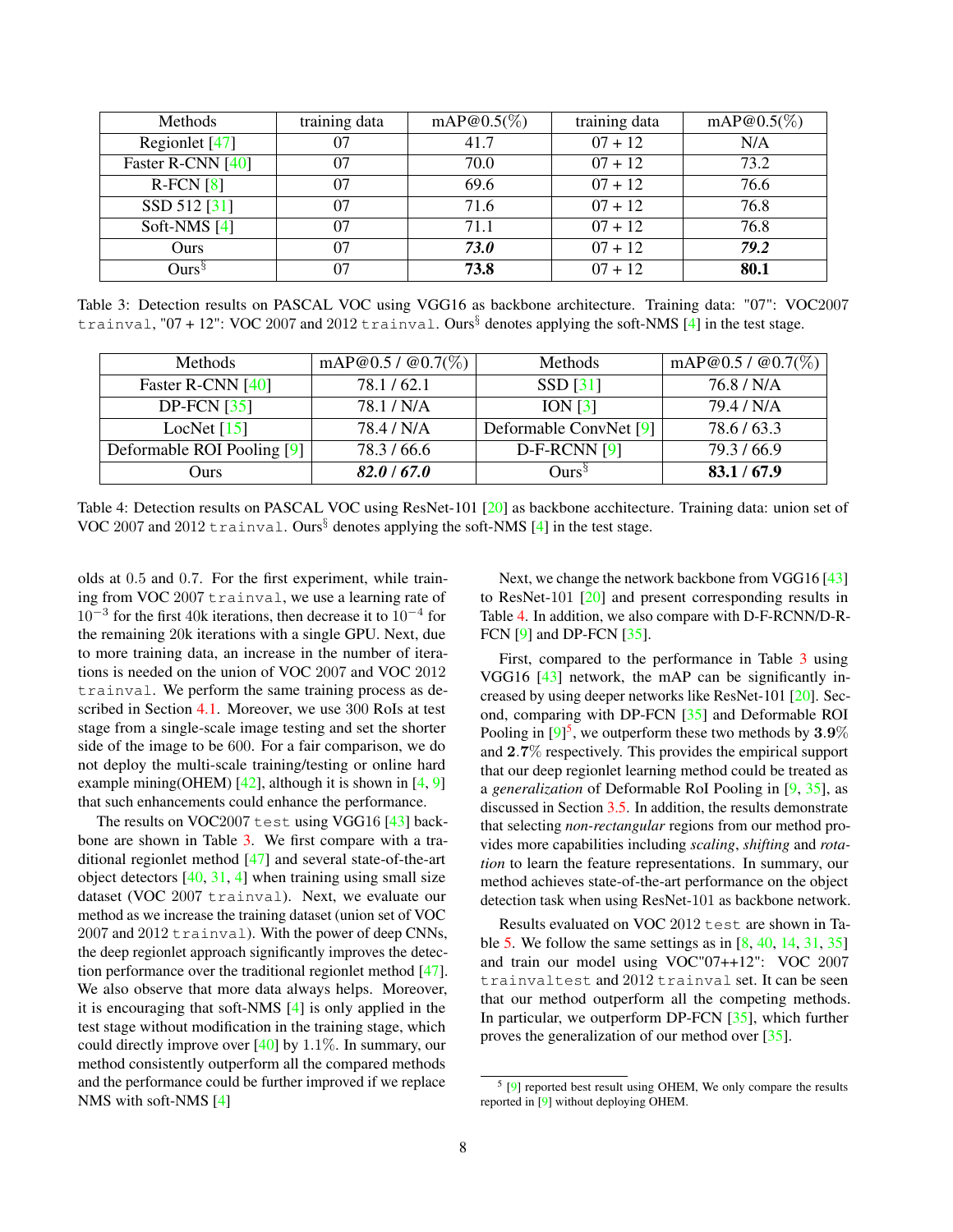<span id="page-8-3"></span><span id="page-8-0"></span>

| Methods        | <b>FRCN</b> [40]   | YOLO9000 [39]  | <b>FRCN OHEM</b> | $DSSD$ [14] | $SSD^*$ [31]      |
|----------------|--------------------|----------------|------------------|-------------|-------------------|
| mAP@0.5(%)     | 73.8               | 73.4           | 76.3             | 76.3        | 78.5              |
| <b>Methods</b> | ION <sub>131</sub> | $R$ -FCN $[8]$ | $DP-FCN [35]$    | Ours        | Ours <sup>3</sup> |
| mAP@0.5(%)     | 76.4               | 77.6           | 79.5             | 80.4        | 81.2              |

Table 5: Detection results on VOC2012 test set using training data "07++12": 2007 trainvaltest and 2012 trainval. SSD<sup>∗</sup> denotes the new data augmentation. Ours<sup>§</sup> denotes applying the soft-NMS  $[4]$  in the test stage.

<span id="page-8-1"></span>

| Methods                      | <b>Training Data</b> | mmAP 0.5:0.95 | mAP $@0.5$ | mAP small | mAP medium | mAP large |
|------------------------------|----------------------|---------------|------------|-----------|------------|-----------|
| Faster R-CNN $[40]$          | trainval             | 24.4          | 45.7       | 7.9       | 26.6       | 37.2      |
| $SSD*[31]$                   | trainval             | 31.2          | 50.4       | 10.2      | 34.5       | 49.8      |
| DSSD[14]                     | trainval             | 33.2          | 53.5       | 13.0      | 35.4       | 51.1      |
| $R$ -FCN $[8]$               | trainval             | 30.8          | 52.6       | 11.8      | 33.9       | 44.8      |
| $D-F-RCNN[9]$                | trainval             | 33.1          | 50.3       | 11.6      | 34.9       | 51.2      |
| $D-R-FCN[9]$                 | trainval             | 34.5          | 55.0       | 14.0      | 37.7       | 50.3      |
| Mask R-CNN $[18]$            | trainval             | 38.2          | 60.3       | 20.1      | 41.1       | 50.2      |
| RetinaNet500 <sup>[29]</sup> | trainval             | 34.4          | 53.1       | 14.7      | 38.5       | 49.1      |
| <b>Ours</b>                  | trainval             | 39.3          | 59.8       | 21.7      | 43.7       | 50.9      |

Table 6: Object detection results on MS COCO 2017 test-dev using ResNet-101 backbone. Training data: 2017 train and val set. SSD<sup>∗</sup> denotes the new data augmentation.

#### 4.3. Experiments on MS COCO

In this section, we evaluate the proposed deep regionlet approach on the MS COCO [\[30\]](#page-10-14) dataset and compare with other state-of-the-art object detectors: Faster R-CNN [\[40\]](#page-10-1), SSD [\[31\]](#page-10-11), R-FCN [\[8\]](#page-9-4), D-F-RCNN/D-R-FCN [\[9\]](#page-9-11), Mask R-CNN [\[18\]](#page-9-13), RetinaNet [\[29\]](#page-10-3).

We adopt ResNet-101 as the backbone architecture of all the methods for a fair comparison. Following the settings in  $[18, 9, 29, 8]$  $[18, 9, 29, 8]$  $[18, 9, 29, 8]$  $[18, 9, 29, 8]$  $[18, 9, 29, 8]$  $[18, 9, 29, 8]$  $[18, 9, 29, 8]$ , we set the shorter edge of the image to 800 pixels. Training is performed for 280k iterations with an effective mini-batch size 8 on 8 GPUs. We first train the model with a learning rate of  $10^{-3}$  for the first 160k iterations, followed by learning rates of  $10^{-4}$  and  $10^{-5}$  subsequent for another 80k iterations and the last 40k iterations respectively. Five scales and three aspect ratios are deployed as anchors. We report results using either the released models or the code from the original authors. It is noted that we only deploy single-scale image training without the iterative bounding box average, although these enhancements could further boost performance (mmAP).

Table [6](#page-8-1) shows the results on 2017  $test-dev$  set, which contains 20, 288 images. Compared with the baseline methods Faster R-CNN [\[40\]](#page-10-1), R-FCN [\[8\]](#page-9-4) and SSD [\[31\]](#page-10-11), both D-F-RCNN/D-R-FCN [\[9\]](#page-9-11) and our method provides significant improvements over  $[40, 8, 31]$  $[40, 8, 31]$  $[40, 8, 31]$  $[40, 8, 31]$  $[40, 8, 31]$  (+3.7% and +8.5%). Moreover, it can be seen that the proposed method outper-forms D-F-RCNN/D-R-FCN [\[9\]](#page-9-11) by a wide margin( $\sim$ 4\%). This observation further supports that our deep regionlet learning module could be treated as a *generalization* of Deformable RoI Pooling in [\[9,](#page-9-11) [35\]](#page-10-13). It is also noted that although most recent state-of-the-art object detectors such as Mask R-CNN [\[18\]](#page-9-13) utilize multi-task training with segmentation labels, we still outperform Mask R-CNN [\[18\]](#page-9-13) by 1.1%. In addition, the focal loss in  $[29]$ , which overcomes the obstacle caused by the imbalance of positive/nagetive samples, is complimentary to our method. We believe it can be integrated into our method to further boost performance. In summary, compared with Mask R-CNN [\[18\]](#page-9-13) and Reti-naNet<sup>[6](#page-8-2)</sup> [\[29\]](#page-10-3), our method achieves competitive performance over state-of-the-art on MS COCO when using ResNet-101 as a backbone network.

# 5. Conclusion

In this paper, we present a novel deep regionlet-based approach for object detection. The proposed RSN can select *non-rectangular* regions within the detection bounding box, and hence an object with rigid shape and deformable parts can be better modeled. We also design the deep regionlet learning module so that both the selected regions and the regionlets can be learned simultaneously. Moreover, the proposed system can be trained in a fully end-to-end manner without additional efforts. Finally, we extensively evaluate our approach on two detection benchmarks and experimental results show competitive performance over state-of-the-art.

<span id="page-8-2"></span> $6[29]$  $6[29]$  reported best result using multi-scale training for  $1.5 \times$  longer iterations, we only compare the results without scale jitter during training. In addition, we only compare the results in [\[18\]](#page-9-13) using ResNet-101 backbone for fair comparison.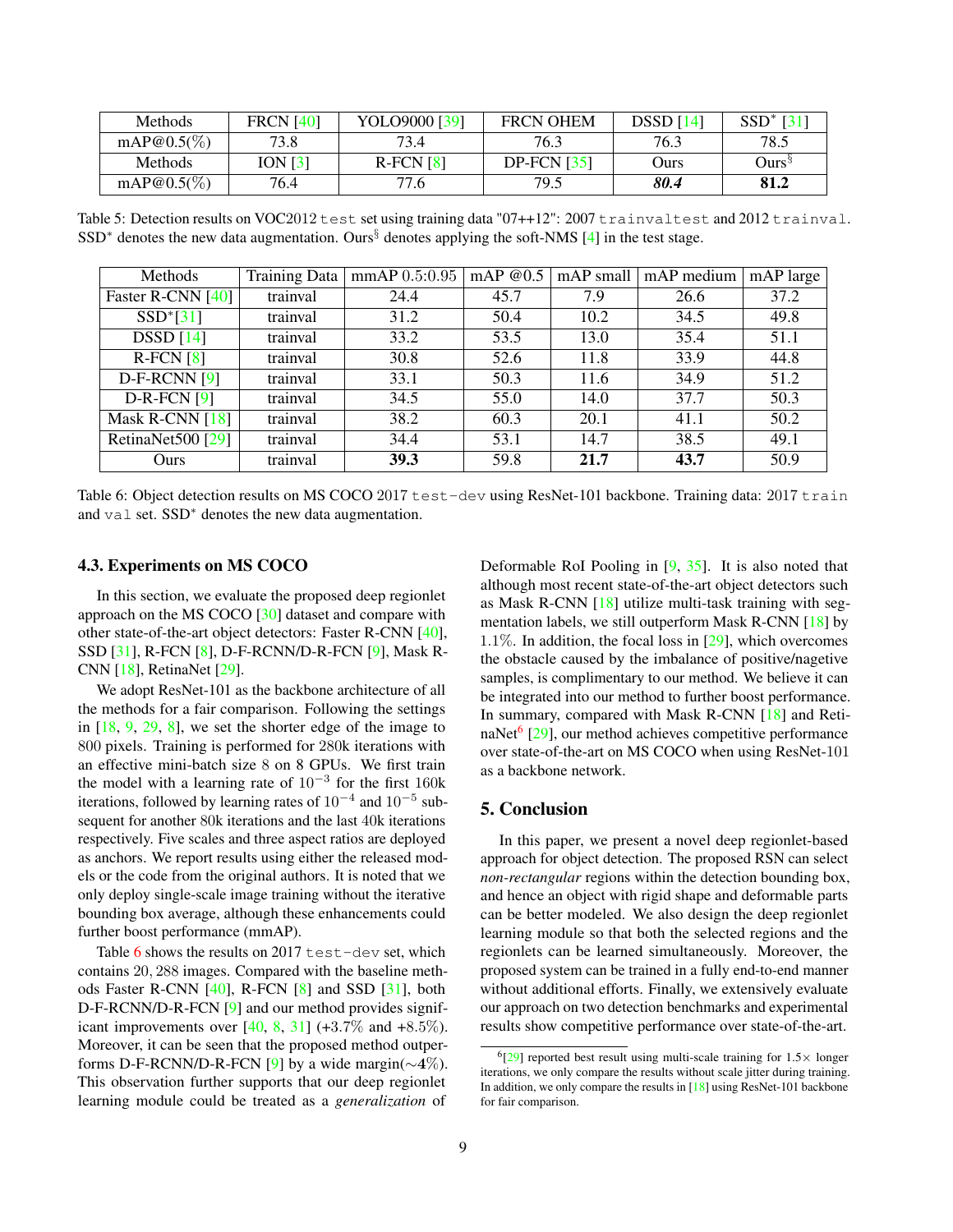# 6. Acknowledgement

This research is based upon work supported by the Intelligence Advanced Research Projects Activity (IARPA) via Department of Interior/Interior Business Center (DOI/IBC) contract number D17PC00345. The U.S. Government is authorized to reproduce and distribute reprints for Governmental purposes not withstanding any copyright annotation theron. Disclaimer: The views and conclusions contained herein are those of the authors and should not be interpreted as necessarily representing the official policies or endorsements, either expressed or implied of IARPA, DOI/IBC or the U.S. Government.

We thank the reviewers for their valuable comments and suggestions.

# References

- <span id="page-9-8"></span>[1] T. Ahonen, A. Hadid, and M. Pietikäinen. Face recognition with local binary patterns. In *European Conference on Computer Vision (ECCV)*, pages 469–481, 2004. [1,](#page-0-0) [3](#page-2-2)
- <span id="page-9-18"></span>[2] A. Bansal, K. Sikka, G. Sharma, R. Chellappa, and A. Divakaran. Zero-shot object detection. *CoRR*, abs/1804.04340, 2018. [3](#page-2-2)
- <span id="page-9-24"></span>[3] S. Bell, C. L. Zitnick, K. Bala, and R. B. Girshick. Inside-Outside Net: Detecting objects in context with skip pooling and recurrent neural networks. In *IEEE Conference on Computer Vision and Pattern Recognition (CVPR)*, pages 2874– 2883, 2016. [8,](#page-7-3) [9](#page-8-3)
- <span id="page-9-1"></span>[4] N. Bodla, B. Singh, R. Chellappa, and L. S. Davis. Soft-NMS - improving object detection with one line of code. In *IEEE International Conference on Computer Vision (ICCV)*, pages 5562–5570, 2017. [1,](#page-0-0) [6,](#page-5-3) [7,](#page-6-2) [8,](#page-7-3) [9](#page-8-3)
- <span id="page-9-17"></span>[5] N. Bodla, J. Zheng, H. Xu, J. Chen, C. D. Castillo, and R. Chellappa. Deep heterogeneous feature fusion for templatebased face recognition. In *IEEE Winter Conference on Applications of Computer Vision (WACV)*, pages 586–595, 2017. [3](#page-2-2)
- <span id="page-9-7"></span>[6] Z. Cai and N. Vasconcelos. Cascade r-cnn: Delving into high quality object detection. In *IEEE Conference on Computer Vision and Pattern Recognition (CVPR)*, June 2018. [1,](#page-0-0) [3](#page-2-2)
- <span id="page-9-21"></span>[7] B. Cheng, Y. Wei, H. Shi, R. S. Feris, J. Xiong, and T. S. Huang. Revisiting RCNN: on awakening the classification power of faster RCNN. *CoRR*, abs/1803.06799, 2018. [3](#page-2-2)
- <span id="page-9-4"></span>[8] J. Dai, Y. Li, K. He, and J. Sun. R-FCN: object detection via region-based fully convolutional networks. In *Advances in Neural Information Processing Systems (NIPS)*, pages 379– 387, 2016. [1,](#page-0-0) [2,](#page-1-2) [3,](#page-2-2) [6,](#page-5-3) [7,](#page-6-2) [8,](#page-7-3) [9](#page-8-3)
- <span id="page-9-11"></span>[9] J. Dai, H. Qi, Y. Xiong, Y. Li, G. Zhang, H. Hu, and Y. Wei. Deformable convolutional networks. In *IEEE International Conference on Computer Vision (ICCV)*, pages 764–773, 2017. [1,](#page-0-0) [2,](#page-1-2) [3,](#page-2-2) [5,](#page-4-2) [6,](#page-5-3) [7,](#page-6-2) [8,](#page-7-3) [9](#page-8-3)
- <span id="page-9-5"></span>[10] N. Dalal and B. Triggs. Histograms of oriented gradients for human detection. In *IEEE Conference on Computer Vision and Pattern Recognition (CVPR)*, pages 886–893, 2005. [1,](#page-0-0) [3](#page-2-2)
- <span id="page-9-12"></span>[11] M. Everingham, L. J. V. Gool, C. K. I. Williams, J. M. Winn, and A. Zisserman. The pascal visual object classes

(VOC) challenge. *International Journal of Computer Vision*, 88(2):303–338, 2010. [2,](#page-1-2) [6](#page-5-3)

- <span id="page-9-16"></span>[12] P. F. Felzenszwalb, R. B. Girshick, and D. A. McAllester. Cascade object detection with deformable part models. In *IEEE Conference on Computer Vision and Pattern Recognition (CVPR)*, pages 2241–2248, 2010. [3,](#page-2-2) [5](#page-4-2)
- <span id="page-9-6"></span>[13] P. F. Felzenszwalb, R. B. Girshick, D. A. McAllester, and D. Ramanan. Object detection with discriminatively trained part-based models. *IEEE Transactions on Pattern Analysis and Machine Intelligence*, 32(9):1627–1645, 2010. [1,](#page-0-0) [3,](#page-2-2) [6](#page-5-3)
- <span id="page-9-19"></span>[14] C. Fu, W. Liu, A. Ranga, A. Tyagi, and A. C. Berg. DSSD: Deconvolutional single shot detector. *CoRR*, abs/1701.06659, 2017. [3,](#page-2-2) [4,](#page-3-2) [8,](#page-7-3) [9](#page-8-3)
- <span id="page-9-25"></span>[15] S. Gidaris and N. Komodakis. LocNet: Improving localization accuracy for object detection. In *IEEE Conference on Computer Vision and Pattern Recognition (CVPR)*, pages 789–798, 2016. [8](#page-7-3)
- <span id="page-9-2"></span>[16] R. Girshick, J. Donahue, T. Darrell, and J. Malik. Rich feature hierarchies for accurate object detection and semantic segmentation. In *IEEE Conference on Computer Vision and Pattern Recognition (CVPR)*, 2014. [1,](#page-0-0) [3](#page-2-2)
- <span id="page-9-3"></span>[17] R. B. Girshick. Fast R-CNN. In *IEEE International Conference on Computer Vision (ICCV)*, pages 1440–1448, 2015. [1,](#page-0-0) [2,](#page-1-2) [3,](#page-2-2) [6](#page-5-3)
- <span id="page-9-13"></span>[18] K. He, G. Gkioxari, P. Dollár, and R. B. Girshick. Mask R-CNN. In *IEEE International Conference on Computer Vision (ICCV)*, pages 2980–2988, 2017. [2,](#page-1-2) [3,](#page-2-2) [6,](#page-5-3) [9](#page-8-3)
- <span id="page-9-14"></span>[19] K. He, X. Zhang, S. Ren, and J. Sun. Spatial pyramid pooling in deep convolutional networks for visual recognition. In *European Conference on Computer Vision (ECCV)*, pages 346–361, 2014. [3,](#page-2-2) [6](#page-5-3)
- <span id="page-9-10"></span>[20] K. He, X. Zhang, S. Ren, and J. Sun. Deep residual learning for image recognition. In *IEEE Conference on Computer Vision and Pattern Recognition (CVPR)*, pages 770–778, 2016. [1,](#page-0-0) [3,](#page-2-2) [6,](#page-5-3) [8](#page-7-3)
- <span id="page-9-15"></span>[21] H. Hu, J. Gu, Z. Zhang, J. Dai, and Y. Wei. Relation networks for object detection. In *IEEE Conference on Computer Vision and Pattern Recognition (CVPR)*, June 2018. [3](#page-2-2)
- <span id="page-9-0"></span>[22] J. Huang, V. Rathod, C. Sun, M. Zhu, A. Korattikara, A. Fathi, I. Fischer, Z. Wojna, Y. Song, S. Guadarrama, and K. Murphy. Speed/accuracy trade-offs for modern convolutional object detectors. In *IEEE Conference on Computer Vision and Pattern Recognition (CVPR)*, pages 3296–3297, 2017. [1](#page-0-0)
- <span id="page-9-22"></span>[23] M. Jaderberg, K. Simonyan, A. Zisserman, and K. Kavukcuoglu. Spatial transformer networks. In *Advances in Neural Information Processing Systems (NIPS)*, pages 2017–2025, 2015. [4,](#page-3-2) [5,](#page-4-2) [7](#page-6-2)
- <span id="page-9-23"></span>[24] Y. Jia, C. Huang, and T. Darrell. Beyond spatial pyramids: Receptive field learning for pooled image features. In *IEEE Conference on Computer Vision and Pattern Recognition (CVPR)*, pages 3370–3377, 2012. [6](#page-5-3)
- <span id="page-9-9"></span>[25] A. Krizhevsky, I. Sutskever, and G. E. Hinton. Imagenet classification with deep convolutional neural networks. In *Advances in Neural Information Processing Systems (NIPS)*, pages 1097–1105. 2012. [1,](#page-0-0) [3,](#page-2-2) [6](#page-5-3)
- <span id="page-9-20"></span>[26] H. Law and J. Deng. CornerNet: Detecting objects as paired keypoints. *CoRR*, abs/1808.01244, 2018. [3](#page-2-2)